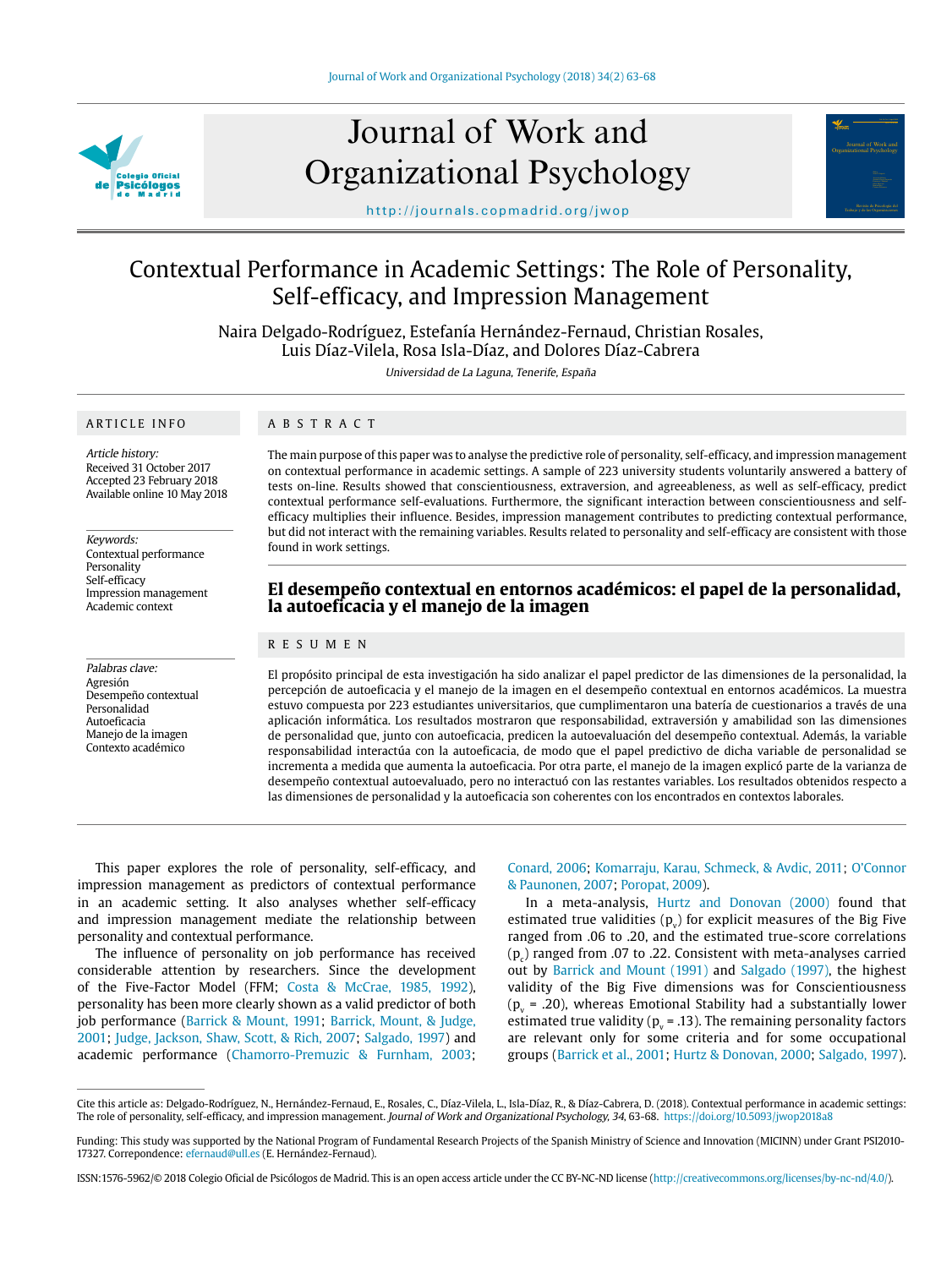For example, Extraversion (p $_{\rm v}$  = .15) and Emotional Stability (p $_{\rm v}$ = .13) predict performance in jobs that require a high degree of interpersonal relationships, such as sales [\(Hurtz & Donovan, 2000\)](#page-5-5). In their meta-analysis, [Barrick et al. \(2001\)](#page-4-2) found that Emotional Stability and Agreeableness moderately predict teamwork performance ( $\rho$ <sup>FFM</sup> = .22 and .34, respectively).

## **Personality and Contextual Performance**

Personality may have different effects depending on the (task or contextual) performance kind under study [\(Van Scotter & Motowidlo,](#page-5-6)  [1996](#page-5-6)). The distinction between these two types of performance and their background was suggested in [Borman and Motowidlo's](#page-4-5)  [\(1993, 1997\)](#page-4-5) two-factor theory. Task performance refers to those job-prescribed behaviours that support the organisation's technical core ([Borman & Motowidlo, 1997](#page-4-6); [Viswesvaran & Ones, 2000](#page-5-7)). Contextual performance comprises discretionary behaviours, such as the voluntariness to undertake tasks and to assist and cooperate with colleagues. These tasks are not generally considered part of the formal role and not directly or explicitly recognised by compensation systems. Nevertheless, they contribute to maintaining the social system, by facilitating the achievement of organisational goals [\(Borman & Motowidlo, 1997](#page-4-6); [Organ & Ryan, 1995;](#page-5-8) [Whitman, Van](#page-5-9)  [Rooy, & Viswesvaran, 2010](#page-5-9)).

[Motowidlo, Borman, and Schmit \(1997\)](#page-5-10), suggested three main differences between task and contextual performance. The most relevant to our study is that the main antecedents of contextual performance are personality traits, while those of task performance are abilities and skills. However, the meta-analysis carried out by [Chiaburu, Oh, Berry, Li, and Gardner \(2011\)](#page-4-7) shows that personality influences both types of performance, but through different traits. Conscientiousness ( $p_v = .22$ ), Openness to experience ( $p_v = .17$ ), and Agreeableness ( $p_v$  = .17) influence contextual performance, while Conscientiousness ( $p_v$  = .16) and Emotional Stability ( $p_v$  = .14) influence task performance.

Several meta-analyses show that Conscientiousness and Agreeableness are the main predictors of contextual performance [\(Hurtz & Donovan, 2000](#page-5-5); [Organ & Ryan, 1995](#page-5-8)). More recent studies show that Emotional Stability ([Small & Diefendorff, 2006\)](#page-5-11) and Openness to Experience play an important role too [\(Chiaburu et al., 2011](#page-4-7)).

Academic contextual performance has received little attention, despite there is evidence to suggest its importance ([Poropat, 2011;](#page-5-12) [Schmitt et al., 2007](#page-5-13)). Several citizenship behaviours could be important in academic groups, especially when group productivity must be achieved. Helping and cooperating with others, persisting with enthusiasm and extra effort, interpersonal facilitation, and altruism are good examples ([Borman & Motowidlo, 1993, 1997](#page-4-5); [Hogan, Rybicki,](#page-5-14)  [Motowidlo, & Borman, 1998;](#page-5-14) [Smith, Organ, & Near, 1983\)](#page-5-15).

The importance of personality as predictor of contextual performance, together with the lack of studies on this topic in academic settings, addresses the first hypothesis:

H1: Conscientiousness and Agreeableness will contribute more than other personality factors to explaining contextual performance in an academic setting.

#### **Personality, Self-Efficacy, and Contextual Performance**

In addition to identifying which traits influence task and contextual performance, it is necessary to explore whether several proximal predictors moderate this relationship ([Barrick et al., 2001](#page-4-2)). Some moderating variables analysed include cognitive skills and job structuring (e.g., [Shaffer & Postlethwaite, 2013\)](#page-5-16) or satisfaction [\(Ilies,](#page-5-17)  [Fulmer, Spitzmuller, & Johnson, 2009\)](#page-5-17). [Barrick et al. \(2001\)](#page-4-2) stressed the importance of analysing the role of motivation-related variables as mediators in the relationship between personality and performance. Self-management [\(Gerhardt, Rode, & Peterson, 2007\)](#page-5-18), goal setting ([Klein & Lee, 2006\)](#page-5-19), and self-efficacy ([Judge et al., 2007](#page-5-0); [Oren, Tziner,](#page-5-20) [Nahshon, & Sharoni, 2013](#page-5-20); [Tabak, Nguyen, Basuray, & Darrow, 2009](#page-5-21)) have also been suggested as mediators. Particularly, this research focused on analysing the role of self-efficacy in the relationship between personality and contextual performance. The reasons for this decision are, firstly, that the concept of self-efficacy covers the propensity to self-management and goal setting, among other aspects [\(Tabak et al., 2009\)](#page-5-21) and, secondly, Dovidio, Piliavin, Gaertner, Schroeder, and Clark (1991, cited in [Todd & Kent, 2006](#page-5-21), p. 255) and Midlarsky (1984, cited in [Todd & Kent, 2006](#page-5-21), p. 255) have suggested that people who consider themselves competent in their tasks will tend to assist and cooperate with colleagues to a greater extent, which is one of the central dimensions of contextual performance.

Self-efficacy is defined as a set of beliefs about one's own capacity to efficiently manage a situation or specific task ([Bandura, 1997\)](#page-4-8). Self-efficacy significantly contributes to the level of motivation [\(Bandura & Locke, 2003\)](#page-4-9), which might foster citizenship-like behaviours. Several studies analysed its mediating role in the relationship between personality and task performance ([Judge & Ilies, 2002;](#page-5-22) [Judge et al., 2007\)](#page-5-0), but just a few analysed its relationship with contextual performance ([Oren et al., 2013](#page-5-20)), yielding contradictory results. Some studies found positive relationships between self-efficacy and contextual performance ([Bogler & Somech, 2004](#page-4-10); [Chen & Kao, 2011;](#page-4-11) [Haworth & Levy, 2001](#page-5-23)). Nevertheless, [Oren et al. \(2003\)](#page-5-20), did not find this connection, perhaps because they used a general rather than a specific measure of self-efficacy.

The second objective of this research is to test the predictive role of self-efficacy upon contextual performance, as well as to analyse whether self-efficacy mediates the influence of personality dimensions on contextual performance.

H2: Self-efficacy will significantly explain variance of contextual performance self-appraisals.

H3: Self-efficacy will interact with personality in explaining contextual performance self-appraisals.

#### **Impression Management and Contextual Performance**

Social desirability is defined as the tendency to give positive selfdescriptions ([Paulhus, 2002\)](#page-5-24), the conscious or unconscious distortion of personal attributes [\(Ingold, Kleinmann, König, & Melchers, 2014](#page-5-25)). [Paulhus \(2002\) d](#page-5-24)istinguishes two components of social desirability: impression management and self-deception. The former raises a conscious tendency to distort self-descriptions because of social or regulatory pressure, instead of issuing a truthful self-report, whereas the latter refers to an unconscious tendency to report inflated selfdescriptions of which they are honestly convinced. This phenomenon has been addressed in psychology because of the potential negative effects on the validity of personality measures (e.g., [Barrick & Mount,](#page-4-1) [1991](#page-4-1); [Bolino, Kacmar, Turnley, & Gilstrap, 2008;](#page-4-12) [Costa & McCrae,](#page-4-13) [1988;](#page-4-13) [Viswesvaran, Ones, & Hough, 2001\)](#page-5-26).

Several research projects focused on the understanding of the various ways in which Impression Management affects performance self-appraisals. [Ones, Viswesvaran, and Reiss' \(1996\)](#page-5-27) meta-analysis demonstrated that social desirability bears no relationship with job performance ( $r = .10$ ). Three hypotheses have been raised to explain these results. First, that individual differences in Impression Management are performance predictors only for certain jobs ([Rosse,](#page-5-28) [Stecher, Miller, & Levin, 1998\)](#page-5-28). The second hypothesis considers whether these results are due to the fact that both dimensions of social desirability have been examined jointly. The third hypothesis raises the possibility that Impression Management is associated with specific dimensions of job performance ([Hogan & Roberts, 1996](#page-5-29); [Schneider, Hough, & Dunnette, 1996](#page-5-30)).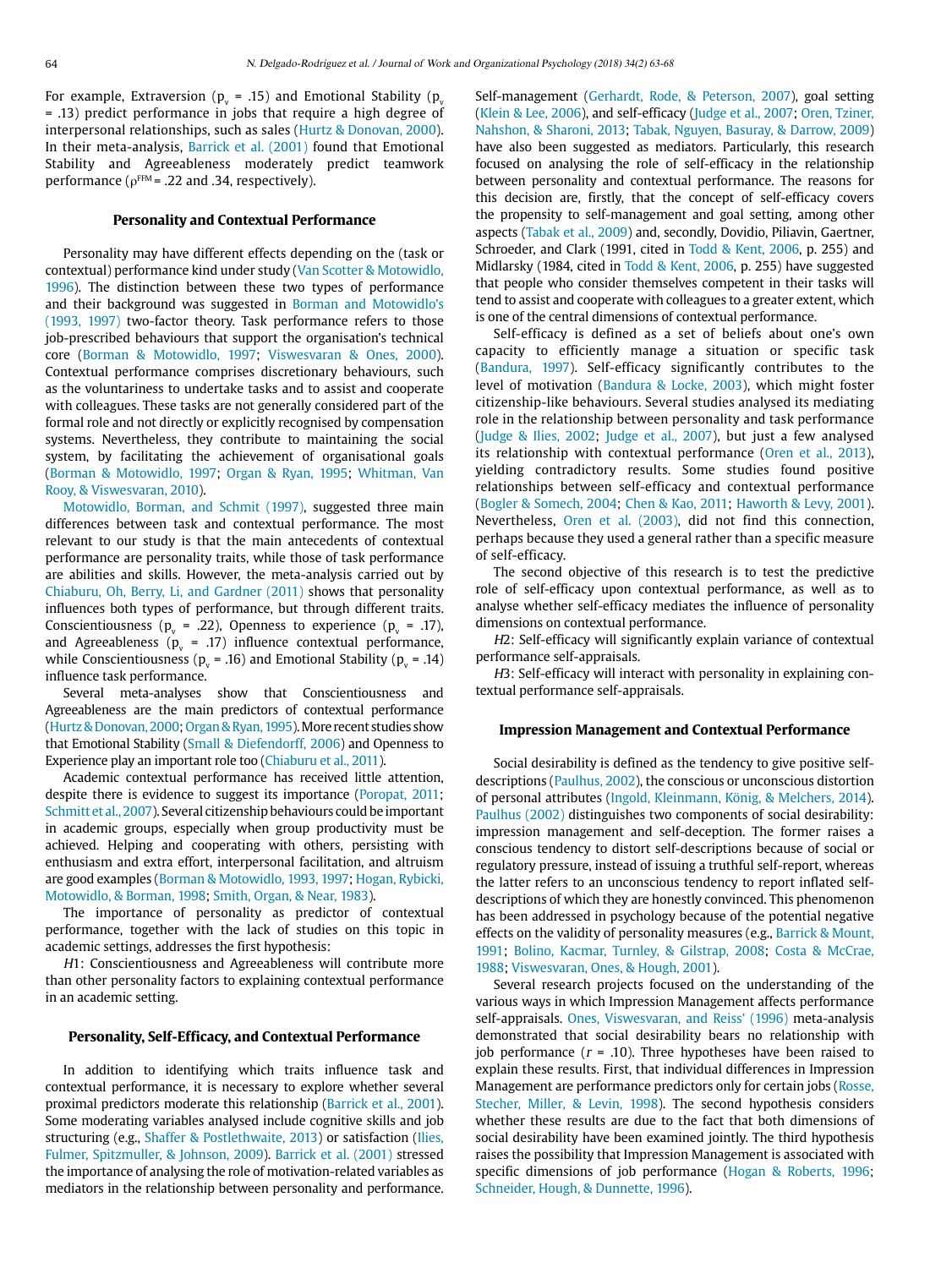In order to contrast these hypotheses, [Viswesvaran et al. \(2001\)](#page-5-26) carried out a meta-analysis and two primary studies. Their results reject the idea that Impression Management has a higher predictive validity than overall measures of social desirability. Moreover, neither Impression Management nor social desirability explain overall job performance variance. These authors consider the need to find variables that moderate the relationship between Impression Management and job performance. They also point out that the predictive validity of Impression Management may be lower for individuals with low ratings in self-monitoring, a construct considered similar to self-efficacy by [Snyder \(1979\)](#page-5-31). In their meta-analysis, [Ones](#page-5-27)  [et al. \(1996\)](#page-5-27) did not find that social desirability predicted academic performance, task, and job performance, or counterproductive behaviours.

Other studies have analysed the influence of Impression Management on contextual performance appraisals [\(Ingold et](#page-5-25)  [al., 2014](#page-5-25); [Yun, Takeuchi, & Liu, 2007\)](#page-5-32). One of their conclusions suggests that Impression Management can be an important source of motivation for contextual behaviours at work. [Bolino \(1999\)](#page-4-14) suggests that the impact of personality on citizenship behaviours will be weaker when Impression Management motives are stronger. These studies consider the need to continue exploring the complex relationship between contextual performance and Impression Management and to discover which factors influence the functioning of this relationship.

The third objective of this research is to analyse whether Impression Management has predictive power over contextual performance in academic contexts, and to explore whether the influence of personality dimensions and self-efficacy in contextual performance is mediated by Impression Management.

H4: Impression Management will significantly predict contextual performance self-appraisals.

In summary, the overall aim of this study is to analyse the extent to which personality explains self-appraisal of contextual performance in an academic setting. A second aim is to test whether self-efficacy predicts contextual performance, and a third aim is to test whether self-efficacy moderates the influence of personality on contextual performance. Finally, the study tests the effect of Impression Management on personality and on contextual performance.

#### **Method**

#### **Participants**

The sample was composed of 223 second-year university students of psychology (72%) or third-year labour relationships (28%); women were 78.7% of the sample and all of them were Spanish. Participants followed a previous six-month training activity. This activity required to work in small groups (3-6 persons), which was the setting in which participants self-appraised their contextual performance. The group task carried out by the students of psychology consisted of the development and interpretation of a sociometric test. They were required to prepare a questionnaire that included instructions, personal and sociodemographic data, and four questions of acceptance or rejection between components of the group to be evaluated. The questionnaire was applied to a group chosen by the students. The data obtained were entered in Excel and analysed by the R statistical program. Finally, the students were required to interpret the results and graphs, make an oral presentation and write a report that included intervention proposals. The task of the students of labour relationships was to perform an organisational diagnosis. A standardised questionnaire was applied to members of an organisation chosen by the students. The results obtained were interpreted for diagnosis and an intervention proposal. Finally, the group made an oral presentation and a report.

#### **Design**

A predictive study was designed, according with the classification proposed by [Ato, López, and Benavente \(2013\)](#page-4-15). Contextual performance was considered a criterion variable and the five-factor personality dimensions, Self-Efficacy, and Impression Management were the predictors.

#### **Instruments**

Four instruments were used to measure the variables considered in this study:

**The NEO-FFI Personality Inventory** [\(Costa & McCrae, 1992\)](#page-5-33). This questionnaire includes 60 items that offer a quick general measure of the Big Five personality factors: Conscientiousness, Emotional Stability, Extraversion, Openness to Experience, and Agreeableness. Each factor is assessed using 12 items that describe a person's habitual behaviour. Each item had a five-point scale, ranging from totally disagree to totally agree. The internal consistency of dimensions ranged between .86 and .92 in the original study by [Costa and McCrae](#page-5-33)  [\(1992\)](#page-5-33). With this sample, Cronbach's alphas for each dimension varied between .68 and .87 ( $\lambda$ <sub>6</sub> = .72~.89,  $\Omega$ <sub>r</sub> = .81~.92,  $\Omega$ <sub>H</sub> = .60~.77).

**Self-efficacy scale for performing group work.** This scale comprised five items adapted from [Baessler and Schwarzer's \(1996\)](#page-4-16) General Self-Efficacy Scale. Participants were required to assess the degree of confidence they had in being able to overcome group work situations. For example, "To solve difficult problems when working in a group if I try hard enough", or "To calmly face work even in difficult situations." The response scale ranged from  $0 = no$  confidence to  $10 =$ total confidence. Reliabilities of the Spanish version ranged between  $α = .85$  and  $α = .87$  (Padilla, Acosta, Guevara, Gómez, & González, [2006](#page-5-34); [Sanjuán, Pérez, & Bermúdez, 2000\)](#page-5-35). For this sample, Cronbach  $\alpha$  = .83 ( $\lambda$ <sub>6</sub> = .80,  $\Omega$ <sub>T</sub> = .87,  $\Omega$ <sub>H</sub> = .63).

**The Impression Management scale.** This was a reduced version of the Impression Management scale from the Balanced Inventory of Desirable Responding (BIDR; [Paulhus, 1984, 2002\)](#page-5-36). This version included 14 items, scored on a seven-point scale, ranging from 1 <sup>=</sup> totally disagree to 7 = totally agree. Some examples of items of this scale are "I sometimes tell lies if I have to" or "I have done things that I don't tell other people about". The original scale had Cronbach alphas ranging from  $\alpha$  = .68 to  $\alpha$  = .80. For this sample,  $\alpha$  = .93 ( $\lambda_{\alpha}$  = .93,  $\Omega_{\rm T}$  = .95,  $\Omega_{\rm H}$  = .85).

**The Contextual Performance Scale (OCB).** This tool is an adaptation into Spanish of [Coleman and Borman's \(2000\)](#page-4-17) scale (Díaz Vilela, Díaz Cabrera, Isla Díaz, Hernández Fernaud, & Rosales Sánchez, 2012), with some changes to adapt it to an academic setting. The questionnaire was used to measure citizenship performance as a global construct. Participants were required to assess the extent to which the behaviours portrayed were characteristic of themselves. The response scale was a six-point scale, with two extreme anchorages, it is not at all characteristic and it is characteristic. The scale was composed of 26 items about generalised compliance and altruism. Some examples of items are "Showing enthusiasm when carrying out group work", "Endorsing, supporting or defending the training objectives of the course", "Helping other classmates", and "Participating responsibly in meetings and group activities". The overall reliability of the scale reached a Cronbach's  $\alpha$  = .89 (λ<sub>6</sub> = .92,  $\Omega_{\rm T}$  = .92,  $\Omega_{\rm H}$  = .79).

#### **Procedure**

Participants were asked to answer to the questionnaires by using a computer application. They entered the application with username and password and completed the questionnaires in whichever order they chose. The computer application made it possible to answer in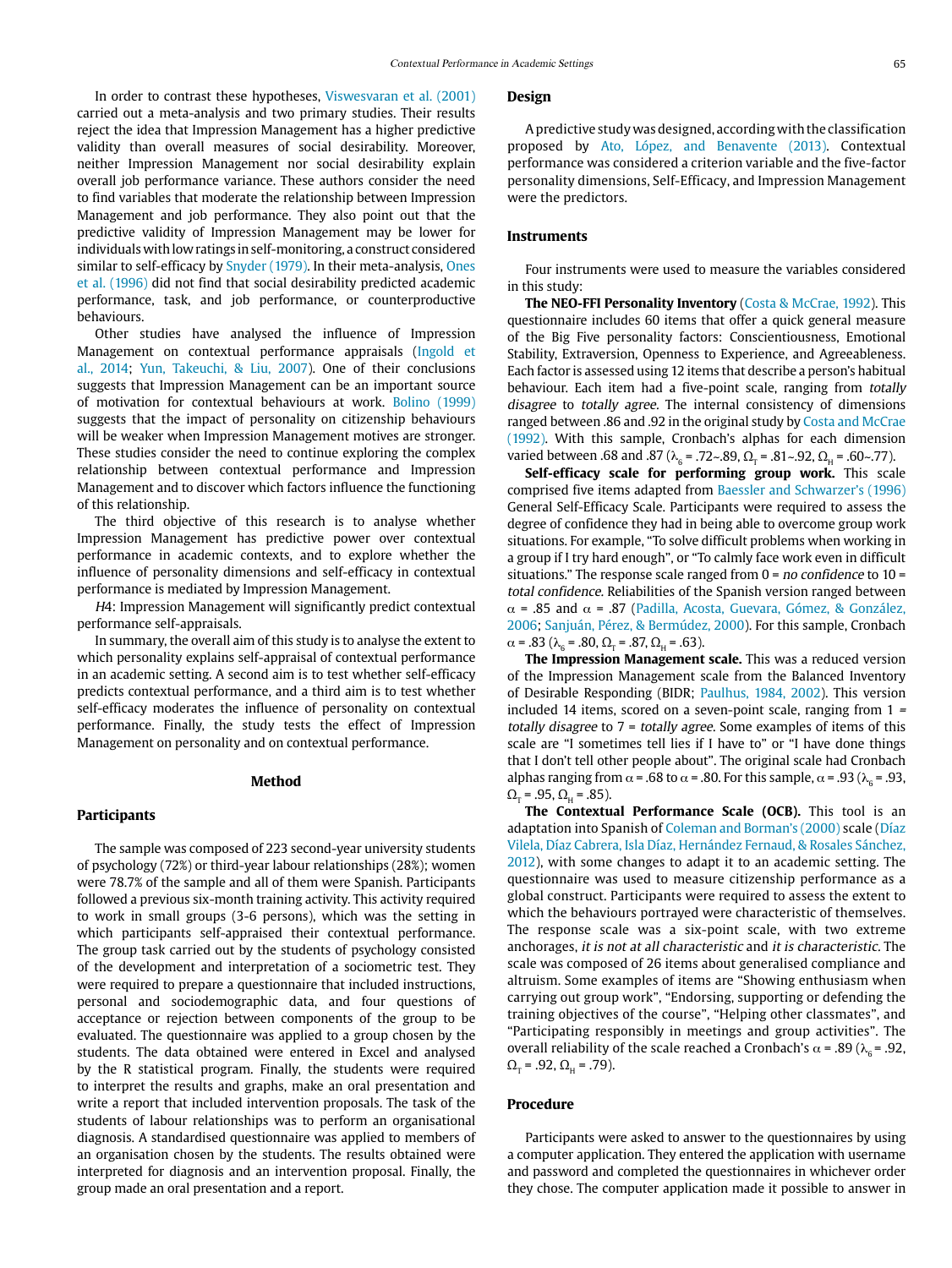<span id="page-3-0"></span>

|                           | M    | <b>SD</b> |                          |          |                          | 4                        |                      | 6                        |      |
|---------------------------|------|-----------|--------------------------|----------|--------------------------|--------------------------|----------------------|--------------------------|------|
| 1. Contextual performance | 4.30 | 0.74      | $\overline{\phantom{a}}$ |          |                          |                          |                      |                          |      |
| 2. Self-efficacy          | 7.43 | 1.24      | $.275$ "                 | $\sim$   |                          |                          |                      |                          |      |
| 3. Emotional stability    | 3.23 | 0.57      | .167"                    | .378"    | $\overline{\phantom{a}}$ |                          |                      |                          |      |
| 4. Conscientiousness      | 3.80 | 0.57      | $.324$ "                 | $.277$ " | .160 <sup>°</sup>        | $\overline{\phantom{a}}$ |                      |                          |      |
| 5. Extraversion           | 3.53 | 0.55      | .249"                    | .188"    | .363"                    | .142 <sup>°</sup>        | $\sim$               |                          |      |
| 6. Agreeableness          | 3.37 | 0.58      | .334"                    | .076     | .087                     | .359**                   | .120                 | $\overline{\phantom{a}}$ |      |
| 7. Openness to experience | 3.49 | 0.66      | .147                     | .279"    | $.132$ <sup>*</sup>      | .007                     | $.173$ <sup>**</sup> | $-.002$                  |      |
| 8. Impression management  | 3.49 | 0.68      | .365"                    | .201"    | $.135$ <sup>*</sup>      | .349"                    | .005                 | .553"                    | .011 |
|                           |      |           |                          |          |                          |                          |                      |                          |      |

 $*_{p}$  < .05,  $*_{p}$  < .01.

different sessions. Once the questionnaire was completed, it could not be modified. The application was available for 30 days and overall completion took around 45 minutes.

Participation in this study was voluntary and consented. Although the answers were not anonymous, participants were informed that all data were confidential and would be handled solely for research purposes.

#### **Statistical Analyses**

Normality of distributions was tested with Kolmogorov-Smirnov normality test. Univariate outliers were analysed through standardised scores ( $z > 3.00$ ), while multivariate outliers were analysed through Mahalanobis Distance ( $p < .001$ ). In order to test Hypotheses 1 to 4, we carried out four multiple linear regression analyses, following the stepwise method.

### **Results**

Kolmogorov-Smirnov normality test only was significant for Impression Management,  $F(221) = .08$ . Considering the small size of the statistic and the sample size, normality is assumed [\(Tabachnick](#page-5-37)  [& Fidell, 1989](#page-5-37)). Neither univariate nor multivariate outliers were found.

#### **Descriptive Statistics**

[Table 1](#page-3-0) shows the means and standard deviations of each variable under study, as well as the correlations between them. The data showed an interesting pattern of correlations. Specifically, Contextual Performance showed higher correlations with Conscientiousness ( $r = .324$ ,  $p < .01$ ), Agreeableness ( $r = .334$ ,  $p$  $\le$  .01), Extraversion ( $r = .249$ ,  $p \le .01$ ), and also with Impression Management ( $r = .365$ ,  $p < .01$ ). Moreover, Self-Efficacy displayed higher correlations with Emotional Stability ( $r = .378$ ,  $p < .01$ ), Openness to Experience ( $r = .279$ ,  $p < .01$ ), and Conscientiousness ( $r = 0.277$ ,  $p < 0.01$ ). Also, the correlation between Agreeableness and Impression Management is remarkable ( $r = .553$ ,  $p < .01$ ).

#### **Predictors of Contextual Performance**

In order to test Hypothesis 1, we carried out a multiple linear regression analysis, following the stepwise method. The five personality dimensions entered as predictor variables, while the criterion variable was the overall measurement of Contextual Performance. The resulting model, Regression Model 1 in [Table 2,](#page-3-1) reached an  $R^2$  = .18. Conscientiousness, Extraversion, and Agreeableness appear as significant predictors of Contextual Performance. Agreeableness is the dimension with the highest predictive power upon Contextual Performance (β = .23, T = 3.549,  $p \leq 0.001$ ). This result supports our first hypothesis, but Extraversion also appears to be a predictor.

<span id="page-3-1"></span>**Table 2.** Regression Models

| Regression model 1 (hypothesis 1)     |         |                |                      |                  |  |  |  |  |  |
|---------------------------------------|---------|----------------|----------------------|------------------|--|--|--|--|--|
|                                       | β       | Standard error | $\ddot{\phantom{1}}$ | $\boldsymbol{p}$ |  |  |  |  |  |
| Conscientiousness                     | .21     | .07            | 3.173                | .002             |  |  |  |  |  |
| Extraversion                          | .19     | .06            | 3.129                | .002             |  |  |  |  |  |
| Agreeableness                         | .23     | .07            | 3.549                | < 0.01           |  |  |  |  |  |
| $R^2 = .18$                           |         |                |                      |                  |  |  |  |  |  |
| Regression model 2 (hypotheses 2 & 3) |         |                |                      |                  |  |  |  |  |  |
|                                       | $\beta$ | Standard error | $\ddot{\phantom{1}}$ | $\boldsymbol{p}$ |  |  |  |  |  |
| Conscientiousness                     | .19     | .07            | 2.822                | .005             |  |  |  |  |  |
| Extraversion                          | .17     | .06            | 2.752                | .006             |  |  |  |  |  |
| Agreeableness                         | .25     | .07            | 3.815                | 0.01             |  |  |  |  |  |
| Self-efficacy                         | 20      | .06            | 3.191                | .002             |  |  |  |  |  |
| Self-efficacy x conscientiousness     | .13     | .06            | 2.360                | .020             |  |  |  |  |  |
| $R^2 = .22$                           |         |                |                      |                  |  |  |  |  |  |
| Regression model 3 (hypothesis 4)     |         |                |                      |                  |  |  |  |  |  |
|                                       | β       | Standard error | $\ddot{\phantom{1}}$ | p                |  |  |  |  |  |
| Conscientiousness                     | .16     | .07            | 2.330                | .021             |  |  |  |  |  |
| Extraversion                          | .19     | .06            | 3.194                | .002             |  |  |  |  |  |
| Agreeableness                         | .16     | .07            | 2.088                | .038             |  |  |  |  |  |
| Self-efficacy                         | .17     | .06            | 2.667                | .008             |  |  |  |  |  |
| Impression management                 | .18     | .07            | 2.396                | .017             |  |  |  |  |  |
| Self-efficacy x conscientiousness     | .11     | .06            | 2.005                | .046             |  |  |  |  |  |
| $R^2 = .24$                           |         |                |                      |                  |  |  |  |  |  |

In order to verify Hypotheses 2 and 3, Self-Efficacy was entered in the regression model. This Regression Model 2 includes Self-Efficacy as well as the three dimensions of the previous model, increasing the percentage of the variance explained ( $R^2$  = .22). The ANOVA performed to compare the two models showed that the increase in  $R^2$  was significant,  $F_{(4, 220)} = 4.021$ ,  $p \le .01$ . Moreover, an interaction effect was found between Conscientiousness and Self-Efficacy. When participants are less conscious, the predictive power of Self-Efficacy on Contextual Performance is lower. Nevertheless, as Conscientiousness increases, the relationship between Self-Efficacy and Contextual Performance grows.

In order to analyse the possible predictive role of Impression Management in Contextual Performance (Hypothesis 4), we carried out another multiple linear regression analysis. In this case, we introduced the significant variables in Regression Model 2, the interaction of Conscientiousness and Self-Efficacy, and Impression Management as a new predictor. The resulting model (Regression Model 3) reached an  $R^2$  = .24. The ANOVA comparing previous and current model revealed that the increase was statistically significant,  $F_{(1, 216)} = 4.74$ ,  $p \le 0.05$ : Impression Management increases the predictive capacity of the model.

Finally, we also analysed the possible interactions between the remaining variables and Impression Management in a new regression analysis. The resulting model explained 24% of the variance of Contextual Performance, there was no significant increase in goodness of fit ( $p = .60$ ): none of the interactions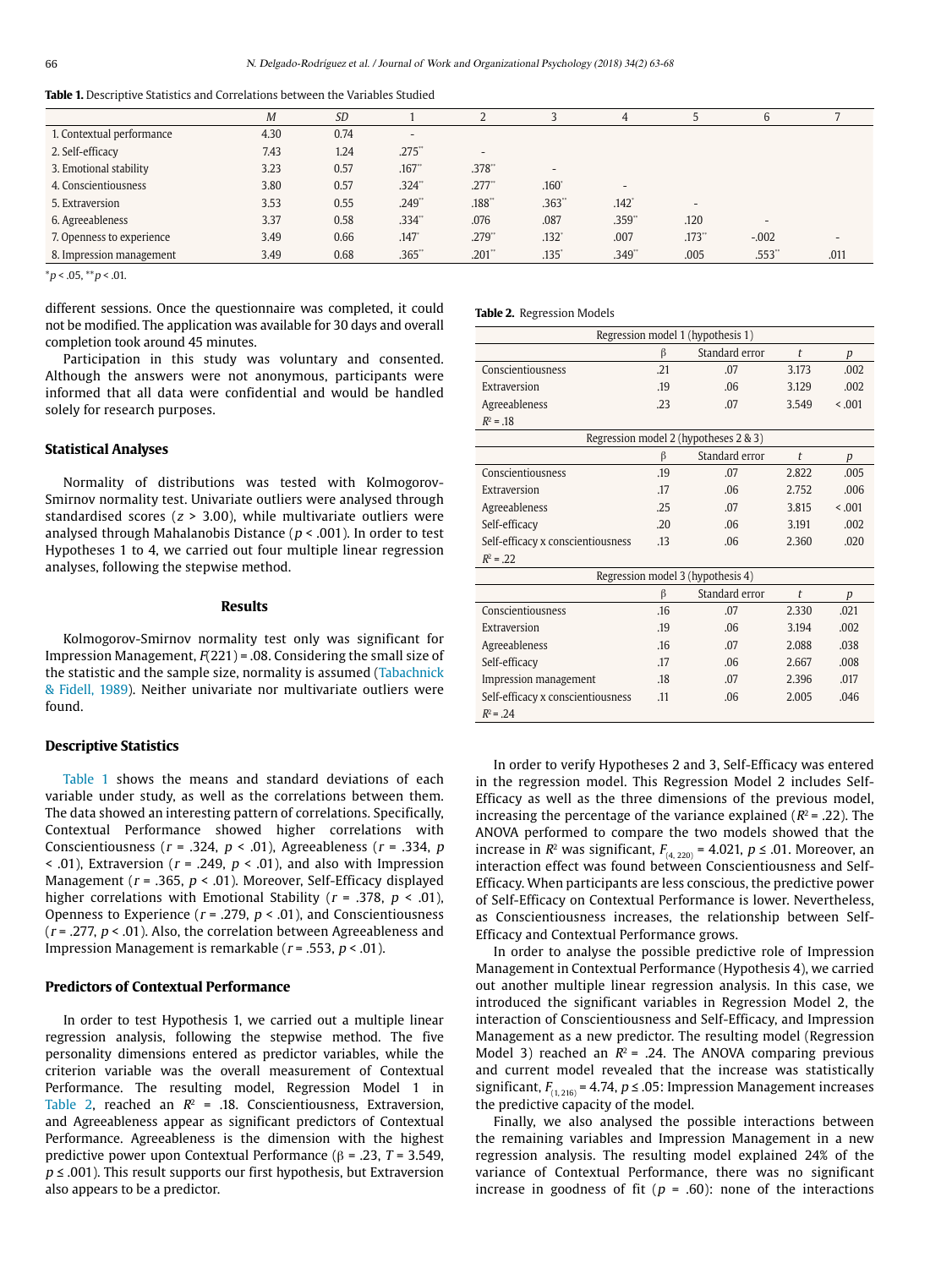increases the predictive capacity of the model. Therefore, the introduction of Impression Management does not modify the pattern of relationships found between the Personality, Self-Efficacy, and Contextual Performance.

#### **Discussion**

The general aim of this study was to analyse the predictive capacity of personality dimensions, self-efficacy, and Impression Management on self-reported contextual performance in an academic setting. A series of important conclusions are drawn from the results .

First, Agreeableness, Conscientiousness, and Extraversion are closely related to contextual performance in the academic sphere. These results support the first hypothesis and are consistent with those found in working contexts [\(Hurtz & Donovan, 2000;](#page-5-5) [Organ &](#page-5-8)  [Ryan, 1995](#page-5-8)), where Conscientiousness and Agreeableness emerge as the main predictors of contextual performance. Current results show that Extraversion also explains variance of contextual performance. One reason for this result can be that Extraversion is closely associated with some specific contextual performance dimensions, especially with interpersonal facilitation and voice behaviour [\(LePine & Van](#page-5-38)  [Dyne, 2001;](#page-5-38) [Van Scotter & Motowidlo, 1996\)](#page-5-6). Another explanation has to do with the academic setting, which often involves group tasks demanding social interaction. Future research should explore these issues by analysing the relationship between personality dimensions and the different dimensions of contextual performance.

Secondly, Self-Efficacy maintains a direct relationship with contextual performance, but also interacts significantly with Conscientiousness. In accordance with previous research in work settings ([Bogler & Somech, 2004](#page-4-10); [Chen & Kao, 2011\)](#page-4-11) and academic settings ([Haworth & Levy, 2001\)](#page-5-23), our results show that the higher the levels of self-efficacy, the higher the contextual performance self-ratings. This result supports the second hypothesis, and shows that the strength of the relationship between Conscientiousness and contextual performance increases with self-efficacy. This result partially confirms the third hypothesis and points out the importance of studying the interactions of personality dimensions with other variables to gain accuracy in predicting contextual performance.

Thirdly, Impression Management significantly contributes to explaining the variance of contextual performance self-ratings, as was considered in the fourth hypothesis. Nevertheless, this variable does not interact with any other predictors in the model. Therefore, Impression Management does not mediate the relationship of Conscientiousness, Extraversion, and Agreeableness with contextual performance, or the relationship between Self-Efficacy and contextual performance. This result suggests that individuals with a greater tendency to manage their image present higher levels of contextual performance [\(Ones et al., 1996;](#page-5-27) [Salgado, Iglesias, & Remeseiro, 1996,](#page-5-1) cited in [Salgado, 2005](#page-5-39)). Following [Bolino \(1999\)](#page-4-14) and [Yun et al. \(2007\),](#page-5-32) an explanation for this result can be that students motivated to alter their image are more prone to exert behaviours characteristic of contextual performance.

One of the main contributions of this work is that it provides information about predictors of contextual performance in academic settings. To date, there has been little research on this issue. The academic sphere, particularly in a university context, shares some characteristics with the work setting. Team work is needed for good results, coordination between colleagues is overriding, and students have high levels of interdependence. However, more research is needed to analyse whether personality factors, self-efficacy, or Impression Management are related to contextual performance in academic settings in a similar way to how they are in work settings.

This paper has some limitations, so findings should be interpreted with caution. Firstly, data collected were exclusively self-reported. Future research should rely on both, self-reports and data provided

by fellow students and/or lecturers about contextual performance. This will enable us to test whether both measures share the same predictors and whether these predictors have similar weights in both cases. Besides, further research should address the relationship between predictor variables and different dimensions of contextual performance.

From an applied perspective, our results could be useful in academic settings, particularly in relation to the formation of working groups, given that certain personality characteristics of group members could influence their contextual performance. These results also stress the importance of promoting self-efficacy among students related to group tasks.

#### **Conflict of Interest**

The authors of this article declare no conflict of interest.

#### **References**

- <span id="page-4-15"></span>Ato, M., López, J. J., & Benavente, A. (2013). Un sistema de clasificación de los diseños de investigación en psicología. Anales de Psicología, 29, 1038-1059.
- <span id="page-4-16"></span>Baessler, J., & Schwarcer, R. (1996). Evaluación de la autoeficacia: Adaptación española de la escala de autoeficacia general. Ansiedad y Estrés, 2, 1-8.
- <span id="page-4-8"></span>Bandura, A. (1997). Self-efficacy in changing societies. Cambridge, MA: Cambridge University Press.
- <span id="page-4-9"></span>Bandura, A., & Locke, E. A. (2003). Negative self-efficacy and goal effects revisited. Journal of Applied Psychology, 88, 87-99. [https://doi.](https://doi.org/10.1037/0021-9010.88.1.87) [org/10.1037/0021-9010.88.1.87](https://doi.org/10.1037/0021-9010.88.1.87)
- <span id="page-4-1"></span>Barrick, M. R., & Mount, M. K. (1991). The big five personality dimensions and job performance: A meta-analysis. Personnel Psychology, 44, 1-26. https://doi.org/[10.1111/j.1744-6570.1991.tb00688.x](http://dx.doi.org/10.1111/j.1744-6570.1991.tb00688.x)
- <span id="page-4-2"></span>Barrick, M. R., Mount, M. K., & Judge, T. A. (2001). Personality and performance at the beginning of the new millennium: What do we know and where do we go next? International Journal of Selection and Assessment, 9, 9-30. https://doi.org/[10.1111/1468-2389.00160](http://www.apple.es)
- <span id="page-4-10"></span>Bogler, R., & Somech, A. (2004). Influence of teacher empowerment on teachers' organizational commitment, professional commitment, and organizational citizenship behavior in schools. Teaching and Teacher Education, 20, 277-289. https://doi.org/10.1016/j.tate.2004.02.003
- <span id="page-4-14"></span>Bolino, M. C. (1999). Citizenship and impression management: Good soldiers or good actors? Academy of Management Review, 24, 82-98. https://doi.org/10.5465/AMR.1999.1580442
- <span id="page-4-12"></span>Bolino, M. C., Kacmar, K. M., Turnley, W. H., & Gilstrap, J. B. (2008). A multi-level review of impression management motives and behaviors. Journal of Management, 34, 1080-1109. [https://doi.](https://doi.org/10.1177/0149206308324325) [org/10.1177/0149206308324325](https://doi.org/10.1177/0149206308324325)
- <span id="page-4-5"></span>Borman, W. C., & Motowidlo, S. (1993). Expanding the criterion domain to include elements of contextual performance. In N. Schmitt & W. C. Borman (Eds.), Personnel selection in organizations (pp. 71-98). San Francisco, CA: Jossey Bass.
- <span id="page-4-6"></span>Borman, W. C., & Motowidlo, S. J. (1997). Task performance and contextual performance: The meaning for personnel selection research. Human Performance, 87, 99-109. [https://doi.org/10.1207/s15327043hup1002\\_3](https://doi.org/10.1207/s15327043hup1002_3)
- <span id="page-4-3"></span>Chamorro-Premuzic, T., & Furnham, A. (2003). Personality predicts academic performance: Evidence from two longitudinal studies on British University students. Journal of Research in Personality, 37, 319- 338. [https://doi.org/10.1016/S0092-6566\(02\)00578-0](https://doi.org/10.1016/S0092-6566(02)00578-0)
- <span id="page-4-11"></span>Chen, C. V., & Kao, R. (2011). A multilevel study on the relationships between work characteristics, self-efficacy, collective efficacy, and organizational citizenship behavior: The case of Taiwanese police duty-executing organizations. The Journal of Psychology: Interdisciplinary and Applied, 145, 361-390. [https://doi.org/10.1080/0](https://doi.org/10.1080/00223980.2011.574168) [0223980.2011.574168](https://doi.org/10.1080/00223980.2011.574168)
- <span id="page-4-7"></span>Chiaburu, D. S., Oh, I.-S., Berry, C. M., Li, N., & Gardner, R. G. (2011). The Five-Factor Model of personality traits and organizational citizenship behaviors: A meta-analysis. Journal of Applied Psychology, 96, 1140- 1166. https://doi.org[/10.1037/a0024004](http://dx.doi.org/10.1037/a0024004)
- <span id="page-4-17"></span>Coleman, V. I., & Borman, W. C. (2000). Investigating the underlying structure of the citizenship performance domain. Human Resource Management Review, 10, 25-44. [https://doi.org/10.1016/S1053-](https://doi.org/10.1016/S1053-4822(99)00037-6) [4822\(99\)00037-6](https://doi.org/10.1016/S1053-4822(99)00037-6)
- <span id="page-4-4"></span>Conard, M. A. (2006). Aptitude is not enough: How personality and behavior predict academic performance. Journal of Research in Personality, 40, 339-346. https://doi.org/[10.1016/j.jrp.2004.10.003](http://dx.doi.org/10.1016/j.jrp.2004.10.003)
- <span id="page-4-0"></span>Costa, P. T., & McCrae, R. R. (1985). The NEO Personality Inventory manual. Odessa, FL: Psychological Assessment Resources.
- <span id="page-4-13"></span>Costa, P. T., & McCrae, R. R. (1988). From catalog to classification: Murray's needs and the five-factor model. Journal of Personal and Social Psychology, 55, 258-265. https://doi.org/10.1037/0022- 3514.55.2.258